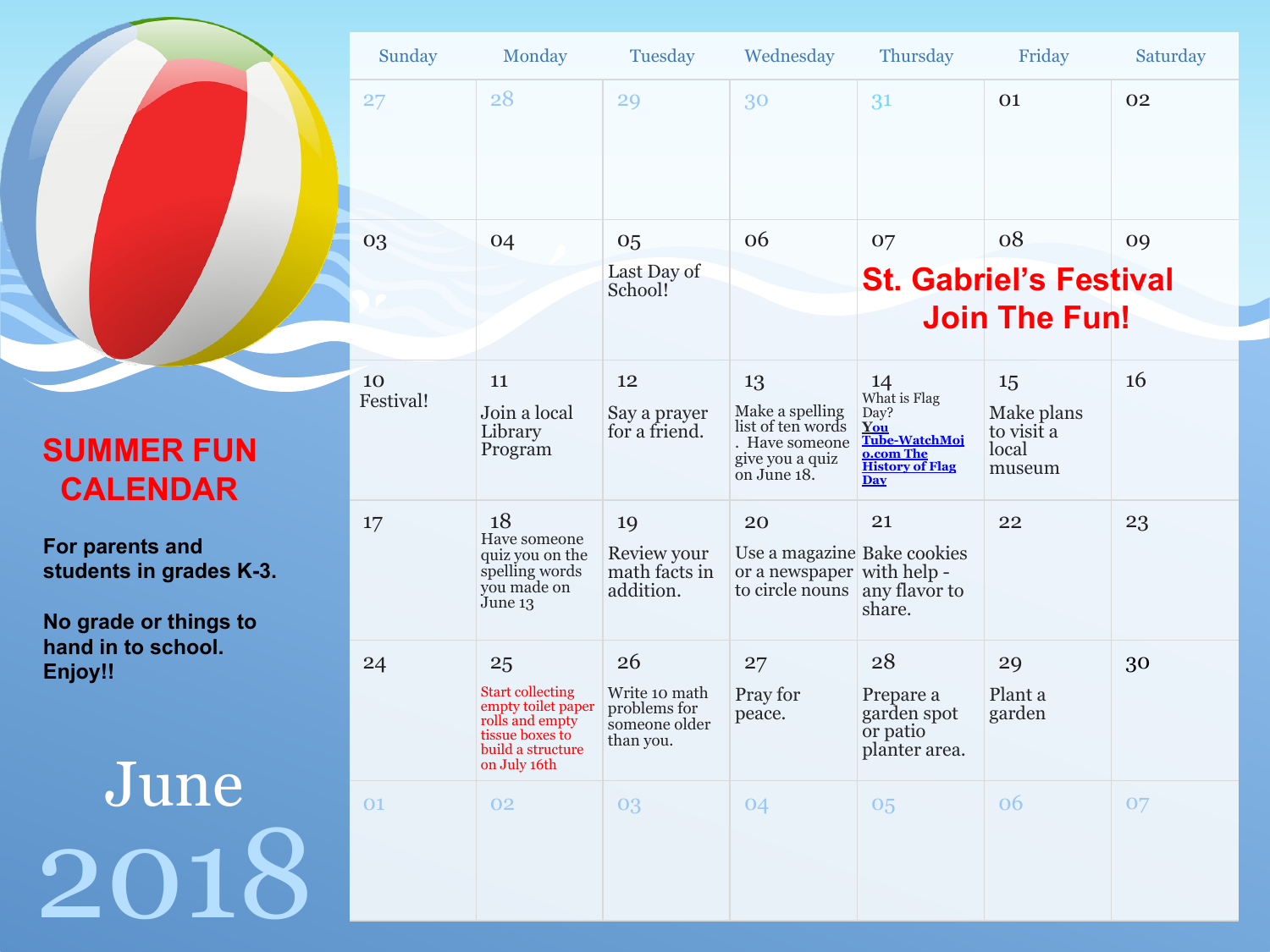|                   | 01 | 02                                                                                                  |
|-------------------|----|-----------------------------------------------------------------------------------------------------|
|                   |    | Create a<br>menu for<br>upcoming<br>picnic.                                                         |
|                   | 08 | 09                                                                                                  |
|                   |    | Count the<br>value of a<br>group of<br>coins.                                                       |
|                   | 15 | 16                                                                                                  |
|                   |    | Using the em<br>toilet paper r<br>and tissue bo<br>build a struct<br>How high is i<br>How wide is i |
| <b>Grades K-3</b> | 22 | 23<br>Play Tic T<br>Toe                                                                             |
|                   | 29 | 30<br>Play catch<br>with a<br>member o<br>your famil                                                |
| July<br>$\bullet$ | 05 | 06                                                                                                  |
|                   |    |                                                                                                     |

|          | Sunday | Monday                                                                                                                  | Tuesday                                 | Wednesday                                                                 | Thursday                                                                                                | Friday                                                                            | Saturday                                                               |
|----------|--------|-------------------------------------------------------------------------------------------------------------------------|-----------------------------------------|---------------------------------------------------------------------------|---------------------------------------------------------------------------------------------------------|-----------------------------------------------------------------------------------|------------------------------------------------------------------------|
|          | 01     | 02                                                                                                                      | 03                                      | 04                                                                        | 05                                                                                                      | 06                                                                                | 07                                                                     |
|          |        | Create a<br>menu for an<br>upcoming<br>picnic.                                                                          | Sing your<br>favorite<br>song! La,la,la | <b>Happy</b><br>Fourth<br><b>Of</b><br><b>July</b>                        | Write or draw<br>a picture of<br>what you did<br>on the Fourth<br>of July.                              | Fly a kite!<br>Wow!                                                               | Visit President<br>Garfield's<br>house in<br>Mentor                    |
|          | 08     | 09                                                                                                                      | 10                                      | 11                                                                        | 12                                                                                                      | 13                                                                                | 14                                                                     |
|          |        | Count the<br>value of a<br>group of<br>coins.                                                                           |                                         | How many<br>ways can you<br>make 100?<br>Example:<br>$50+50=100$          | Draw a<br>maze. It will<br>be<br>"amazing"!                                                             |                                                                                   |                                                                        |
|          | 15     | 16                                                                                                                      | 17                                      | 18                                                                        | 19                                                                                                      | 20                                                                                | 21                                                                     |
|          |        | Using the empty<br>toilet paper rolls<br>and tissue boxes -<br>build a structure.<br>How high is it?<br>How wide is it? | Say a prayer<br>for your<br>family      | Persuade<br>someone to get<br>some ice<br>cream. It is<br>hot outside!    |                                                                                                         |                                                                                   |                                                                        |
| ades K-3 | 22     | 23<br>Play Tic Tac<br>Toe                                                                                               | 24<br>Water color<br>outside            | 25<br>Jump rope -<br>add up the<br>jumps of your<br>family or<br>friends. | 26<br>3 Step Project<br>1.Ask a relative for<br>their favorite recipe.<br>Get help to write it<br>down. | 27<br>2. Make a list of<br>ingredients to get<br>at the store and<br>go shopping. | 28<br>3. Make your<br>relative's<br>favorite recipe.<br>Eat and enjoy! |
|          | 29     | 30<br>Play catch<br>with a<br>member of<br>your family.                                                                 | 31                                      | 01                                                                        | 02                                                                                                      | 03                                                                                | 04                                                                     |
| July     | 05     | 06                                                                                                                      | 07                                      | 08                                                                        | 09                                                                                                      | 10                                                                                | 11                                                                     |
|          |        |                                                                                                                         |                                         |                                                                           |                                                                                                         |                                                                                   |                                                                        |